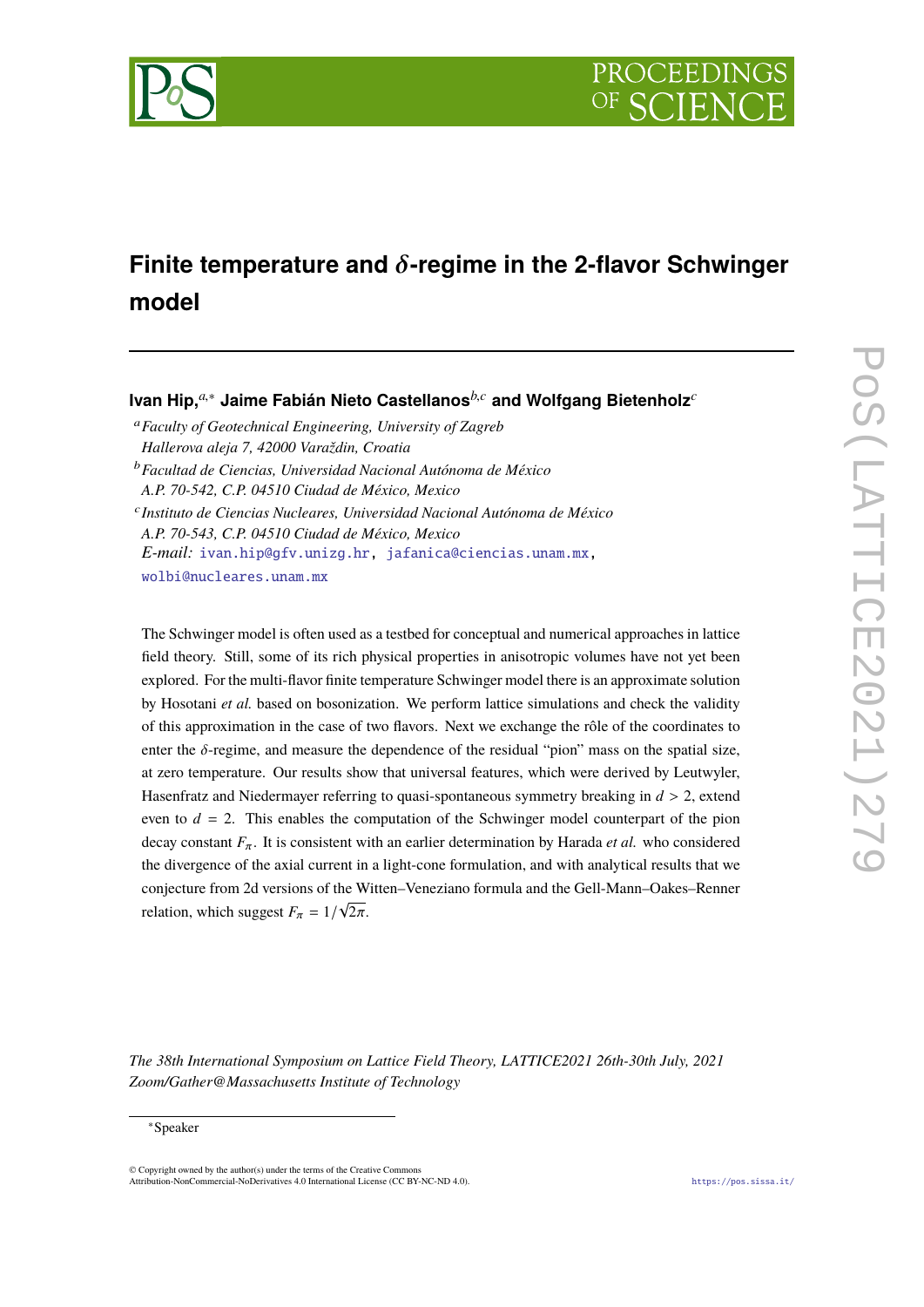#### **1. The multi-flavor Schwinger model**

The Schwinger model represents Quantum Electrodynamics — fermions coupled to an Abelian gauge field — in  $d = 2$  space-time dimensions [\[1\]](#page-7-0). The original 1-flavor version was solved analytically, which revealed in particular an axial anomaly, whereas for  $N_f > 1$  flavors the chiral condensate vanishes in the chiral limit. The multi-flavor version is still of interest, as we see from a number of contributions to this conference.

The Schwinger model shares qualitative features with QCD, in particular confinement and topology of the gauge field configurations. It does not capture, however, asymptotic freedom (the gauge coupling constant  $g$  is indeed constant), nor spontaneous chiral symmetry breaking. Still, the spectrum contains *N*<sub>f</sub> − 1 light bosons; at finite fermion mass and/or in finite volume, their behavior is similar to quasi-Nambu-Goldstone bosons. By analogy, and in agreement with the literature, we denote them as "pions".

In addition, the particle spectrum contains a heavier boson, which can be interpreted as the "photon", but — following another analogy — it is often denoted as the " $\eta$ -meson". Since it is a flavor singlet, its 3-flavor QCD analogue is  $\eta_1$ , which is close to  $\eta'$ , but in the Schwinger model we<br>also just sell it n. In the shired limit, its mess is given by [2] also just call it  $\eta$ . In the chiral limit, its mass is given by [\[2\]](#page-7-1)

<span id="page-1-1"></span>
$$
m_{\eta}^2 = \frac{N_{\rm f}g^2}{\pi} \tag{1}
$$

(the coupling g has mass dimension 1), while the pion is massless. At finite (degenerate) fermion mass *m*, no exact solution is known, but an approximate solution predicts the pion mass in infinite volume as [\[3\]](#page-7-2)

<span id="page-1-0"></span>
$$
m_{\pi} = 4e^{2\gamma} \sqrt{\frac{2}{\pi}} (m^2 g)^{1/3} = 2.1633 \dots (m^2 g)^{1/3}, \qquad (2)
$$

where  $\gamma = 0.577...$  is Euler's constant.

We present simulation results on regular, Euclidean lattices, with Wilson fermions and the plaquette gauge action, obtained with the Hybrid Monte Carlo algorithm. We are particularly interested in anisotropic volumes: first, we study this model at finite temperature, and compare the "meson" masses with theoretical predictions. A bosonization ansatz reduces the system to a quantum mechanical problem [\[3,](#page-7-2) [4\]](#page-7-3), which we solve numerically.

By inverting the rôle of the coordinates, we access the  $\delta$ -regime, which is still unexplored in  $d = 2$ . We conjecture, and confirm, a residual pion mass  $m_{\pi}^R \propto 1/L$  at  $m = 0$ . The proportionality constant provides a value for a parameter, which we denote — by analogy — as the "pion decay constant"  $F_{\pi}$ . It is dimensionless in  $d = 2$ , and its value is consistent with the Witten-Veneziano relation (if we identify  $F_{\pi} = F_n$ ), and with the Gell-Mann–Oakes–Renner relation. It further agrees with a previous determination in the framework of a light-cone formulation, which refers to the divergence of the axial current [\[5\]](#page-7-4).

### **2.** The masses  $m_{\pi}$  and  $m_{\eta}$  at finite temperature

In the 1990s, Hetrick, Hosotani and Iso discussed the bosonization of the multi-flavor Schwinger model [\[3,](#page-7-2) [4\]](#page-7-3). Here we particularly refer to a system of non-linear differential equations given in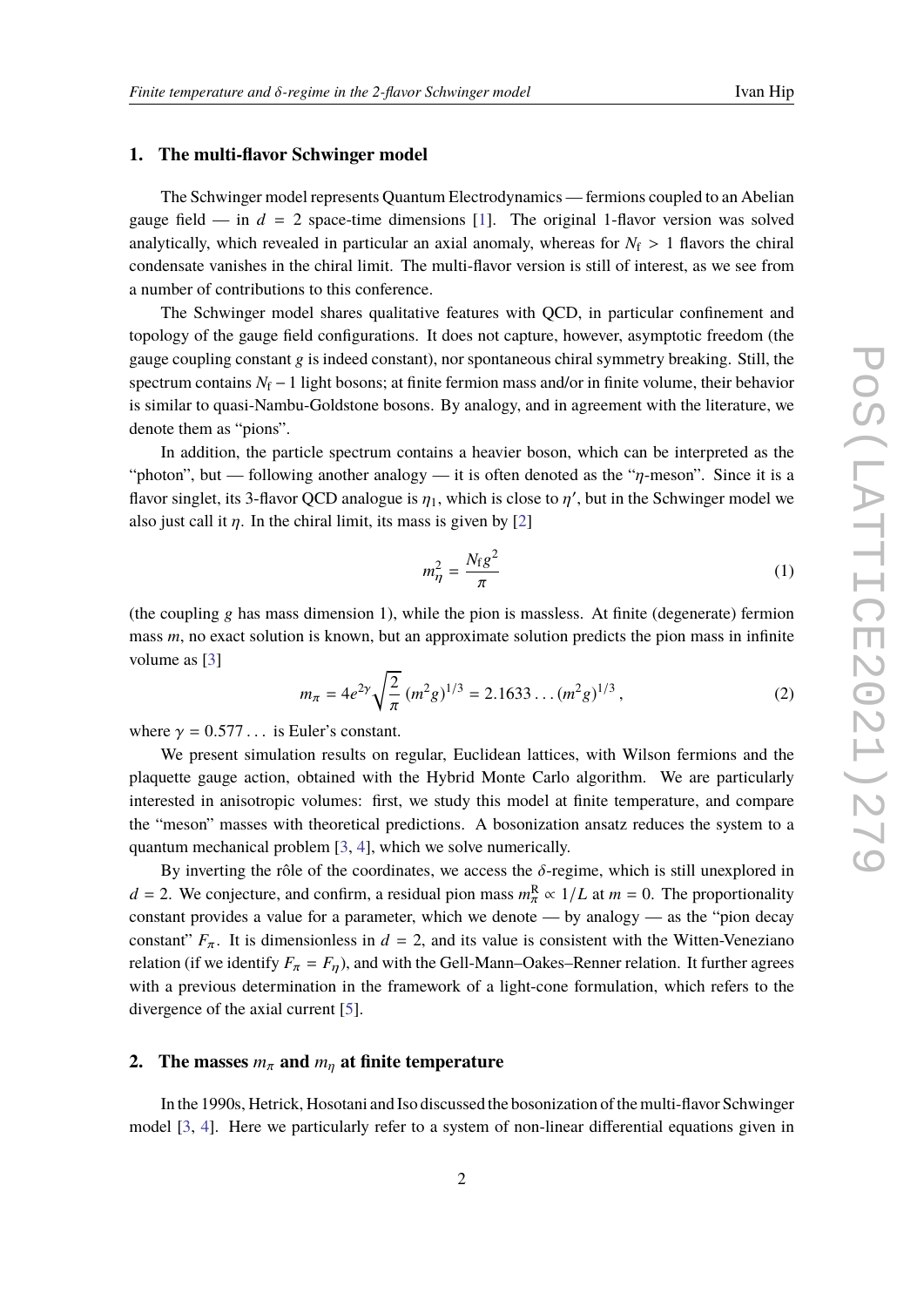Refs. [\[7\]](#page-8-0), which represent a quantum mechanical description of the model at finite temperature. These are Schrödinger-type equations, which imply the values of  $m_\pi$ ,  $m_\eta$  and the chiral condensate Σ, as functions of the degenerate fermion mass *m*. We solved them numerically, as an eigenvalue problem, by three numerical methods. They lead to consistent results, which stabilize for increasing matrix size. Figure [1](#page-2-1) shows these results for  $m_{\pi}$  and  $m_{\eta}$ , as functions of  $m$ , for  $N_f = 2$  flavors.<sup>1</sup> The pion mass is compared to the approximation of eq. [\(2\)](#page-1-0), which predicts a larger (smaller)  $m<sub>\pi</sub>$  at small (moderate) *m*.

As a test, we measured  $m_{\pi}$  and  $m_{\eta}$  by simulations on a  $L_t \times L = 10 \times 64$  lattice. In this case, the (renormalized) fermion mass is measured by referring to the PCAC relation. Simulations at various values of  $\beta \equiv 1/g^2$  $\beta \equiv 1/g^2$  show that the lattice artifacts are small at  $\beta = 4.2$  The notorious problems close to the chiral limit prevent reliable results at  $m \le 0.02$ . In the range of  $0.02 \le m \le 0.05$  the bosonization prediction is compatible with the simulation results. At larger fermion mass, however, this approximation significantly overestimates both  $m_\pi$  and  $m_\pi$ . On the other hand, around  $m \approx 0.2$ formula [\(2\)](#page-1-0) for  $m_{\pi}$  is in agreement with the simulation results.

<span id="page-2-0"></span>

**Figure 1:** The masses  $m_{\pi}$  and  $m_{\eta}$  as functions of fermion mass m, at finite temperature, obtained from the approximation [\(2\)](#page-1-0) of Ref. [\[3\]](#page-7-2), from a bosonization method [\[7\]](#page-8-0), and from lattice simulations.

The formulae of Refs. [\[7\]](#page-8-0) also include the case of an arbitrary vacuum angle  $\theta$ , which could be of interest to probe simulation methods which try to overcome the sign problem. However, here we see that these formulae are only reliable at small *m*, where the simulations are confronted with additional difficulties.

## **3. Residual pion mass in the** δ**-regime**

Chiral perturbation theory, as a systematic effective low-energy theory for QCD, distinguishes the regimes of large space-time volume ( $p$ -regime), small space-time volume ( $\epsilon$ -regime) and small spatial volume but a large extent in (Euclidean) time,  $L \ll L_t$  ( $\delta$ -regime); the length scale is set by the inverse pion mass.

Here we address the  $\delta$ -regime, which is least explored, and where finite-size effects entail a residual pion mass  $m_\pi^\text{R}$  even in the chiral limit. It was introduced by Leutwyler [\[8\]](#page-8-1), who approximated the quasi-1d system by quantum mechanics, such that  $m_{\pi}^{R}$  corresponds to the mass gap of a quantum

<span id="page-2-1"></span><sup>1</sup>For the chiral condensate, obtained from bosonization, we refer to Ref. [\[6\]](#page-7-5).

<span id="page-2-2"></span><sup>&</sup>lt;sup>2</sup>We are using lattice units. For a general lattice spacing *a*, this relation takes the form  $\beta \equiv 1/(a g^2)$ .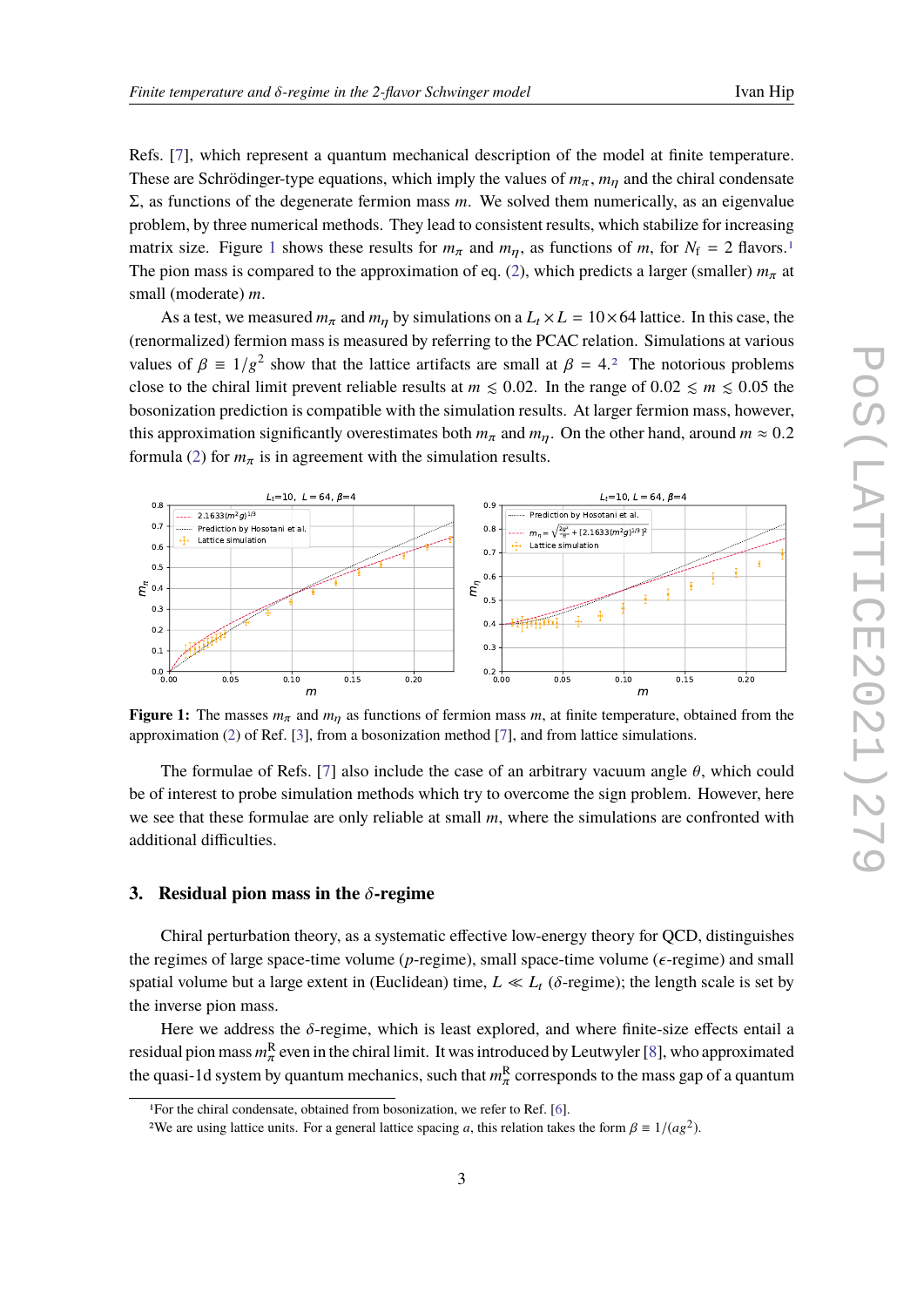rotor,

$$
m_{\pi}^{\mathcal{R}} = \frac{N_{\pi}}{2\Theta}, \quad \Theta \simeq F_{\pi}^2 L^3 \ . \tag{3}
$$

 $N_{\pi}$  is the number of pions, and  $\Theta$  is the moment of inertia, which is given here to leading order, in  $d = 4 \, [8]$  $d = 4 \, [8]$ .

In the framework of  $O(N)$  models, with  $N_\pi = N - 1$ , Hasenfratz and Niedermayer generalized this formula with respect to the space-time dimension  $d > 2$ , and computed  $\Theta$  to next-to-leading order [\[9\]](#page-8-2),

$$
\Theta = F_{\pi}^{2} L^{d-1} \left[ 1 + \frac{N_{\pi} - 1}{2\pi F_{\pi}^{2} L^{d-2}} \left( \frac{d-1}{d-2} + \dots \right) \right] . \tag{4}
$$

We see that  $F_{\pi}$  has the mass dimension  $d/2-1$ . The restriction to  $d > 2$  avoids a possible singularity in the lect term, in accompany with the concentrational be Newby Coldstone because in infinite in the last term, in agreement with the concept of would-be Nambu-Goldstone bosons in infinite volume.

There are only few lattice QCD studies in the  $\delta$ -regime. In the next-to-next-to-leading order, sub-leading low-energy constants appear [\[10\]](#page-8-3), and the comparison with QCD simulation results led in particular to a reasonable value of the controversial constant  $l_3$  [\[11\]](#page-8-4). The transition to the *p*− and  $\epsilon$ -regime is investigated in Ref. [\[12\]](#page-8-5).

In our case, the next-to-leading order term has the prefactor  $N_\pi - 1 = 0$ . We dismiss it, despite the denominator *d* − 2, so we conjecture for the 2-flavor Schwinger model

<span id="page-3-1"></span>
$$
m_{\pi}^{\rm R} \simeq \frac{1}{2F_{\pi}^2 L} \ . \tag{5}
$$

In order to test this conjecture, we performed simulations on lattices with spatial size  $L \ll L_t = 64$ , at  $\beta = 3$ , 4 and 5. The value of  $m_{\pi}^{\rm R}$  is obtained by a chirally extrapolated plateau; two examples are<br>illustrated in Figure 2. illustrated in Figure [2.](#page-3-0)

<span id="page-3-0"></span>

**Figure 2:** Illustration of the residual pion mass plateaux in spatial sizes  $L = 10$  and  $L = 8$ , at  $\beta = 4$ .

The plots in Figure [3](#page-4-0) show an example for the PCAC fermion mass depending on the hopping parameter κ, and a multitude of results for  $m_{\pi}^{R}$  at fixed β, but different *L*. We observe good agreement<br>with the conjectured agreemionality  $m_{\pi}^{R}$  at 1/*L* with the conjectured proportionality  $m_{\pi}^{\rm R} \propto 1/L$ .<br>This generate allows us to general and anti-

This property allows us to proceed and extract the "pion decay constant" according to eq. [\(5\)](#page-3-1). The fits at fixed  $\beta$  lead to the  $F_{\pi}$ -values in Table [1.](#page-4-1) The results at  $\beta = 3$ , 4 and 5 agree to percent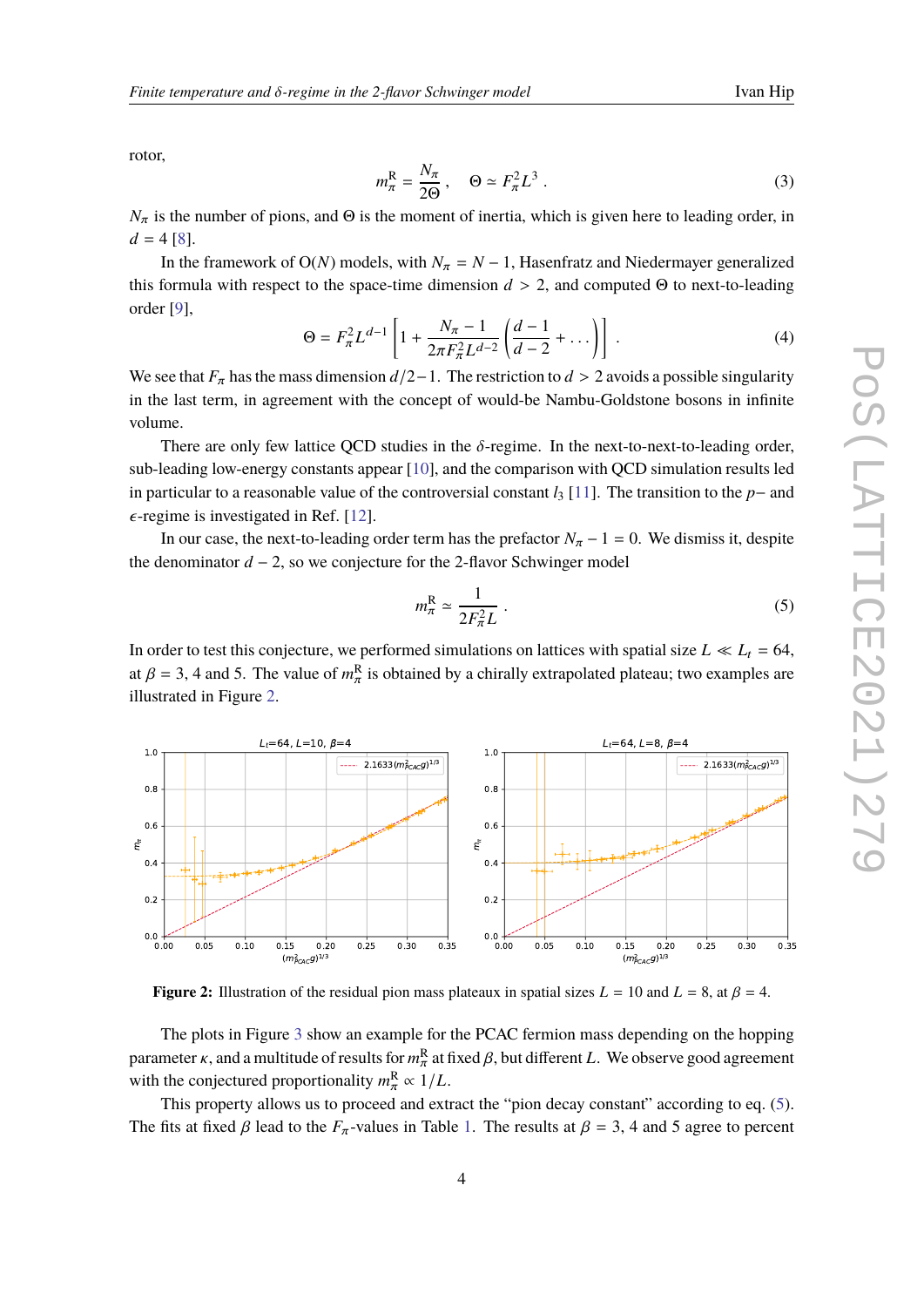<span id="page-4-0"></span>

<span id="page-4-1"></span>**Figure 3:** Top, left: Fermion mass  $m<sub>PCAC</sub>$  as a function of the hopping parameter κ, in one example. Generally we observe an approximately linear behavior. Rest: Residual pion mass  $m_{\pi}^R$  in the  $\delta$ -regime, as a function of the spatial size  $L$  at fixed  $\beta = 1/a^2$ . The simulation results are consistent with the hypot function of the spatial size *L*, at fixed  $\beta = 1/g^2$ . The simulation results are consistent with the hypothesis  $m^R \approx 1/I$ . In seek esse a 1 normator fit to relation (5) provides the value of *E* in Table 1.  $m_{\pi}^{\rm R} \propto 1/L$ . In each case, a 1-parameter fit to relation [\(5\)](#page-3-1) provides the value of  $F_{\pi}$  in Table [1.](#page-4-1)

| $\beta \equiv 1/g^2$ |                                      |  |
|----------------------|--------------------------------------|--|
|                      | 0.3925(11)   0.3930(14)   0.3962(13) |  |
|                      |                                      |  |

**Table 1:** Results for  $F_\pi$ , obtained by fits to eq. [\(5\)](#page-3-1), at three values of  $\beta$ .

level, but for increasing β (*i.e.* suppressed lattice artifacts) we observe a slight trend up — we will come back to it.

## **4. The 2d Witten–Veneziano formula**

In the large- $N_c$  limit of QCD, at finite 't Hooft coupling  $g_s$ √  $\overline{N_c}$ , the 3-flavor chiral symmetry breaking has the structure  $U(3) \otimes U(3) \rightarrow U(3)$ . This implies 9 Nambu-Goldstone bosons, which include — in addition to the meson octet built of  $\pi$ ,  $K$  and  $\eta$  — the  $\eta'$ -meson. If one considers  $1/N_c$ -corrections, the latter picks up a mass, which (with massless quarks *u*, *d*, *s*) is given by the Witten–Veneziano formula [\[13\]](#page-8-6),  $m_{\eta'}^2 F_{\eta'}^2 = 2N_f \chi_t^4$ <br>susceptibility to this order, such loops do not contribute  $\chi_t^q$ , where  $\chi_t^q$  $t_i^q$  is the quenched topological susceptibility: to this order, quark loops do not contribute, and  $F_{\eta'} = F_{\pi}$ . According to lattice simulation results for  $\chi_t^q$  $t<sub>t</sub><sup>q</sup>$ , the fact that the  $\eta'$ -meson is so heavy in Nature (heavier than a nucleon,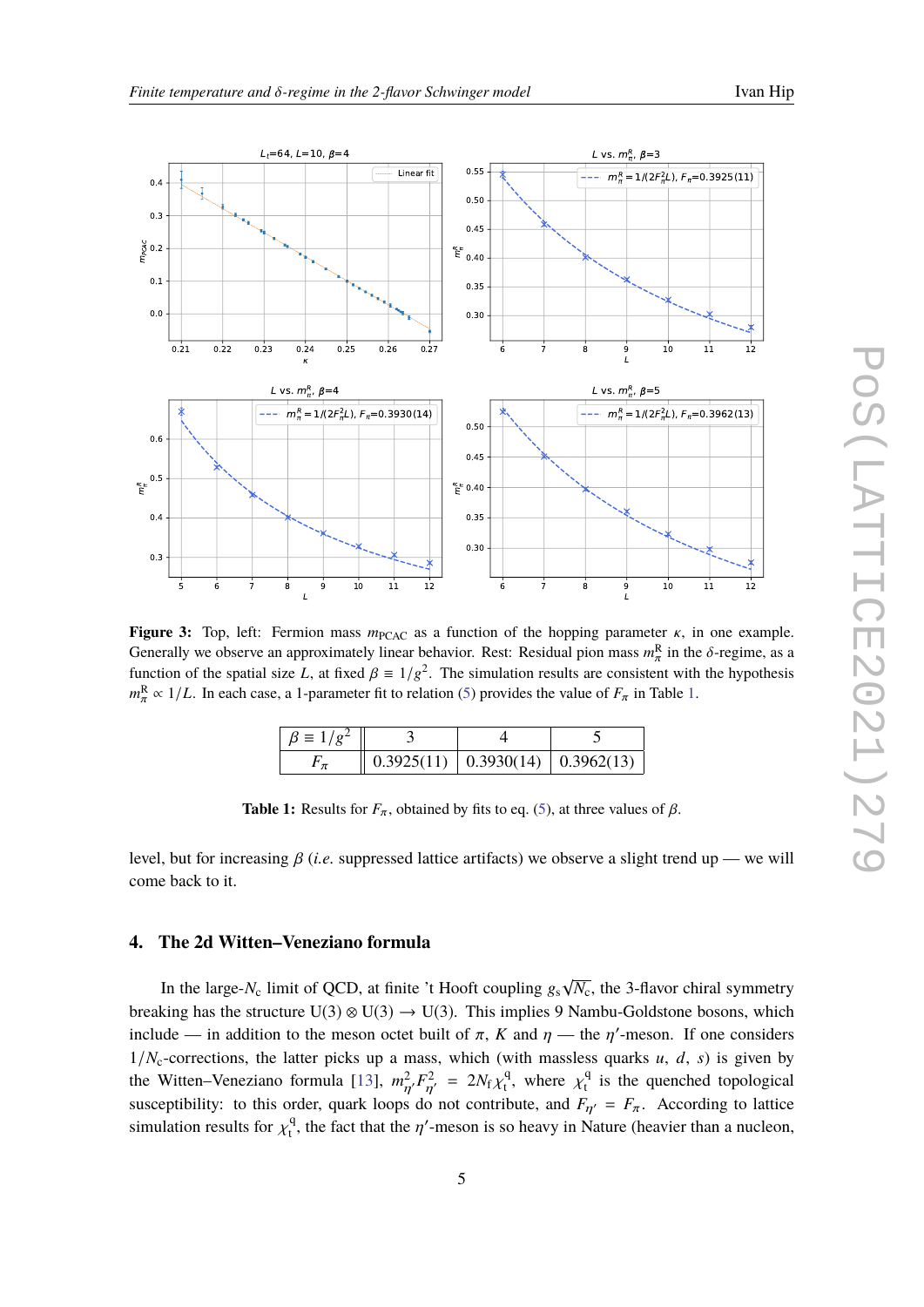<span id="page-5-0"></span>

**Figure 4:** The quenched topological susceptibility, for two different lattice formulations of the topological charge, based on the numerical evaluation of implicit expressions, and on simulations.

and therefore not interpretable as a quasi-Nambu-Goldstone boson) can indeed be understood along these lines, as a topological effect.

According to Ref. [\[14\]](#page-8-7), the conceptual basis of the Witten–Veneziano relation is more solid in the multi-flavor Schwinger model. In the chiral limit it reads

<span id="page-5-2"></span>
$$
m_{\eta}^2 = \frac{2N_{\rm f}}{F_{\eta}^2} \chi_{\rm t}^{\rm q} \,. \tag{6}
$$

In this case there is no need to speculate (in QCD one assumes  $N_c = 3$  to behave similarly to large *N*<sub>c</sub>). On the other hand, we do not have any obvious justification for setting  $F_\pi = F_n$ , but we are going to consider this scenario nevertheless.

Ref.  $[15]$  computed the topological susceptibility in 2d U(1) pure gauge theory in the continuum, and infinite volume,

<span id="page-5-1"></span>
$$
\beta \chi_{t}^{q} = \beta \lim_{V \to \infty} \frac{\langle Q^{2} \rangle}{V} = \frac{1}{4\pi^{2}} \qquad (Q \text{ : topological charge}). \tag{7}
$$

This value is consistent with the continuum limit of lattice results for  $\chi_t^q$  $t<sup>q</sup>$ . In particular, Ref. [\[16\]](#page-8-9) considered the (non-integer) topological lattice charge  $Q_S = \frac{1}{2\pi} \sum_P \sin(\theta_P)$ , where  $\theta_P$  is the plaquette variable, and derived the exact expression  $\beta \chi_1^q = I_1(\beta) / [4\pi^2 I_0(\beta)]$ .<br>
If we asset to the wavel lettice definition  $\beta = \frac{1}{\Sigma} \sum_{n=0}^{\infty} \beta_n \in \mathbb{Z}$  there is no

If we refer to the usual lattice definition  $Q_T = \frac{1}{2\pi} \sum_P \theta_P \in \mathbb{Z}$ , there is no closed expression for the it can be evaluated pureoriselly to exhiteness procession [17]. Figure 4 change hath evaluated If we refer to the usual fattice definition  $g_1 - 2\pi \angle P \circ P \subseteq \mathbb{Z}$ , there is no closed expression for  $\beta \chi_t^q$ , but it can be evaluated numerically to arbitrary precision [\[17\]](#page-8-10). Figure [4](#page-5-0) shows both analytic expressions as functions of  $1/\beta$ . As a consistency check we compare them to simulation results, which accurately agree, and we also see that the continuum limit coincides in both cases with eq. [\(7\)](#page-5-1).

Thus eq.  $(7)$  is confirmed, and along with eqs.  $(1)$  and  $(6)$  we obtain, in the chiral limit,

$$
F_{\eta}^{2} = \frac{2N_{\rm f}}{m_{\eta}^{2}} \chi_{\rm t}^{q} = 2N_{\rm f} \frac{\pi \beta}{N_{\rm f}} \frac{1}{4\pi^{2} \beta} = \frac{1}{2\pi} \,, \tag{8}
$$

If we assume  $F_{\pi} = F_{\eta}$ , as in large- $N_c$  QCD, we obtain  $F_{\pi} = 1/2$ √  $2\pi = 0.3989...$ , which is close to the value of  $F_{\pi}$  that we obtained in the  $\delta$ -regime, given in Table [1](#page-4-1) — in particular the continuum limit seems perfectly compatible.

Finally we are now going to amplify our perspective and consider  $F_{\pi}$  in the 2-flavor Schwinger model obtained by various formulations.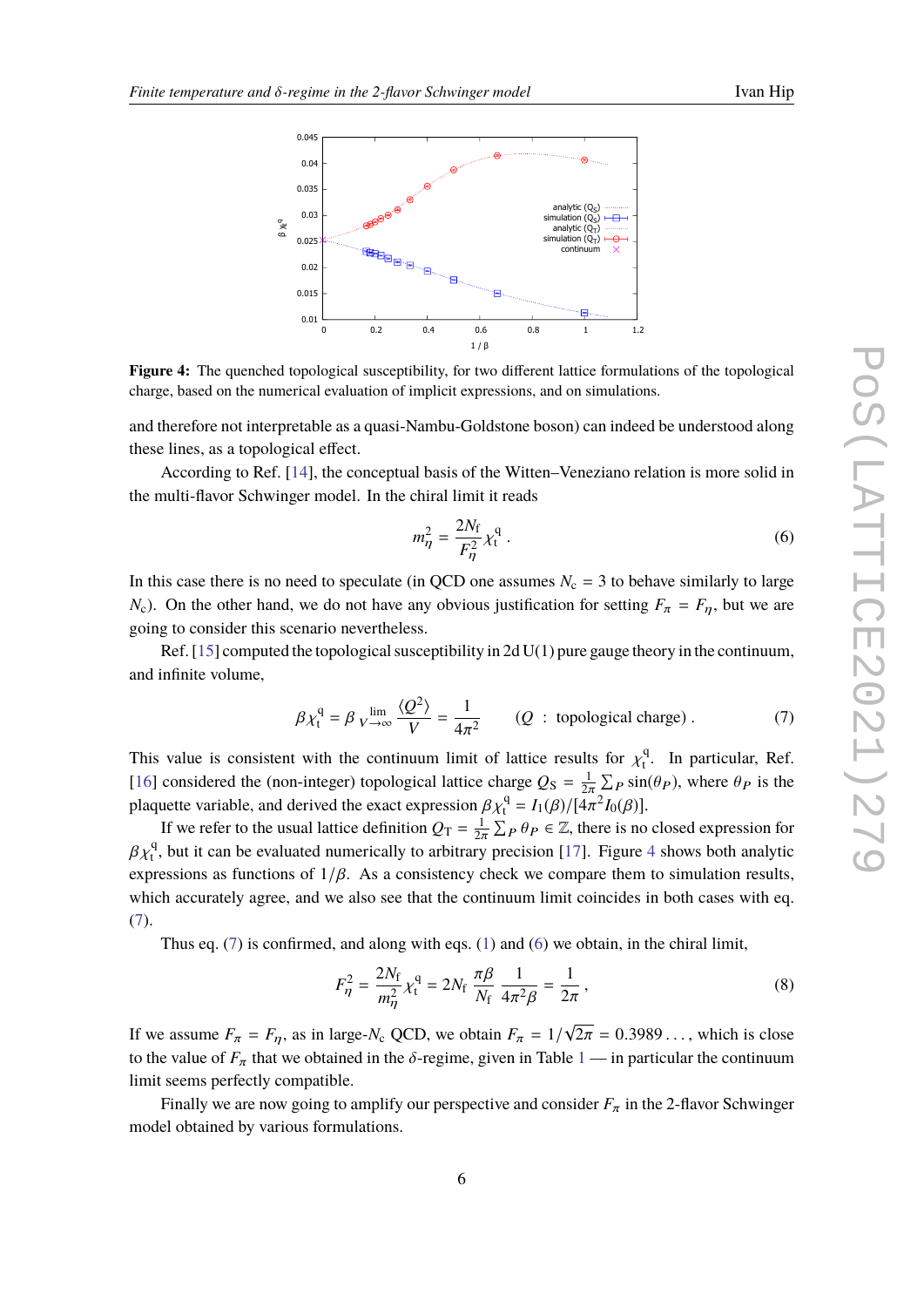## **5. The "pion decay constant" in the Schwinger model: an overview**

In QCD, the pion decay constant  $F_{\pi}$  appears in a variety of relations, for instance

- (a)  $\langle 0 | J^5_\mu(0) | \pi(p) \rangle = i p_\mu F_\pi$ <br>(b)  $\langle 0 | 3 \nabla^5(0) | \pi(r) \rangle = m^2$
- (b)  $\langle 0 | \partial_{\mu} J_{\mu}^{5} (0) | \pi(p) \rangle = m_{\pi}^{2} F_{\pi}$ <br>(c) Coefficient to the loading
- (c) Coefficient to the leading term of  $m_{\pi}^{R}(L)$  in the  $\delta$ -regime
- (d) Witten–Veneziano formula
- (e) Gell-Mann–Oakes–Renner relation.

This list is incomplete, of course, one might add *e.g.* the rôle as a leading Low Energy Constant in the pion effective Lagrangian, the Goldstone-Wilczek current in the effective low-energy theory for the neutral pion decay, or the coefficient of the axial current correlation function in the  $\epsilon$ -regime (for lattice studies, see *e.g.* Refs. [\[18\]](#page-8-11)), but in the following we are only going to refer to the relations (a) to (e).

Here the meaning of  $F_{\pi}$  is always the same, but this is not obvious anymore when we refer to one of these relations to introduce — by analogy — a "pion decay constant" in the 2-flavor Schwinger model (although that "pion" does not decay). To the best of our knowledge, the only previous study of this kind was performed in Ref. [\[5\]](#page-7-4), which referred to relation (b). Working with a light-cone formulation (at  $m > 0$ ), Harada, Sugihara and Taniguchi obtained

$$
F_{\pi}(m) = 0.394518(4) + 0.040(1)m/g
$$
 (9)

In Section 3 we referred to property (c), and from the fits to  $m_{\pi}^{R}(L)$  we obtained the values in Table [1,](#page-4-1) which agree to two digits. Section 4 refers to relation (d), and if we add the hypothesis  $F_{\pi} = F_{\eta}$ , we arrive at  $F_{\pi} = 1/\sqrt{2\pi}$ .

Let us finally consider (e), the Gell-Mann–Oakes–Renner relation in the Schwinger model [\[19\]](#page-8-12)

<span id="page-6-0"></span>
$$
F_{\pi}^2(m) = \frac{2m\Sigma}{m_{\pi}^2},\qquad(10)
$$

where  $\Sigma = -\langle \bar{\psi}\psi \rangle$  is the chiral condensate. Ref. [\[3\]](#page-7-2) derives explicit small-*m* formulae for  $\Sigma$  and *m*<sub>π</sub>. In a large volume (and at vacuum angle  $\theta = 0$ ), the latter is consistent with eqs. [\(1\)](#page-1-1) and [\(2\)](#page-1-0). Inserting both into the Gell-Mann–Oakes–Renner relation [\(10\)](#page-6-0) exactly confirms the result that we conjectured in Section 4,

<span id="page-6-1"></span>
$$
\Sigma = \frac{1}{\pi} \left( \frac{e^{4\gamma} m m_{\eta}^2}{4} \right)^{1/3}, \quad m_{\pi} = \left( 4e^{2\gamma} m^2 m_{\eta} \right)^{1/3} \quad \Rightarrow \quad F_{\pi} = \frac{1}{\sqrt{2\pi}} \,. \tag{11}
$$

In this form,  $F_{\pi}$  does not depend on *m*, nor on  $m_{\eta}$ , and therefore neither on the coupling g.

Actually Ref. [\[3\]](#page-7-2) distinguishes (in its eqs. (36) and (38)) three different regimes, depend-ing on mass and size. In eq. [\(11\)](#page-6-1) we reproduced the formula for  $\Sigma$  and  $m_\pi$  which are valid if  $m\sqrt{m_{\eta}}L^{3/2} \gg 1$ ,  $m_{\pi}L \gg 1$  and  $m_{\eta} \gg m_{\pi}$ . Interestingly, when we insert in eq. [\(10\)](#page-6-0) the formulae in any of the two other regimes, the result for  $F_{\pi}$  is exactly the same.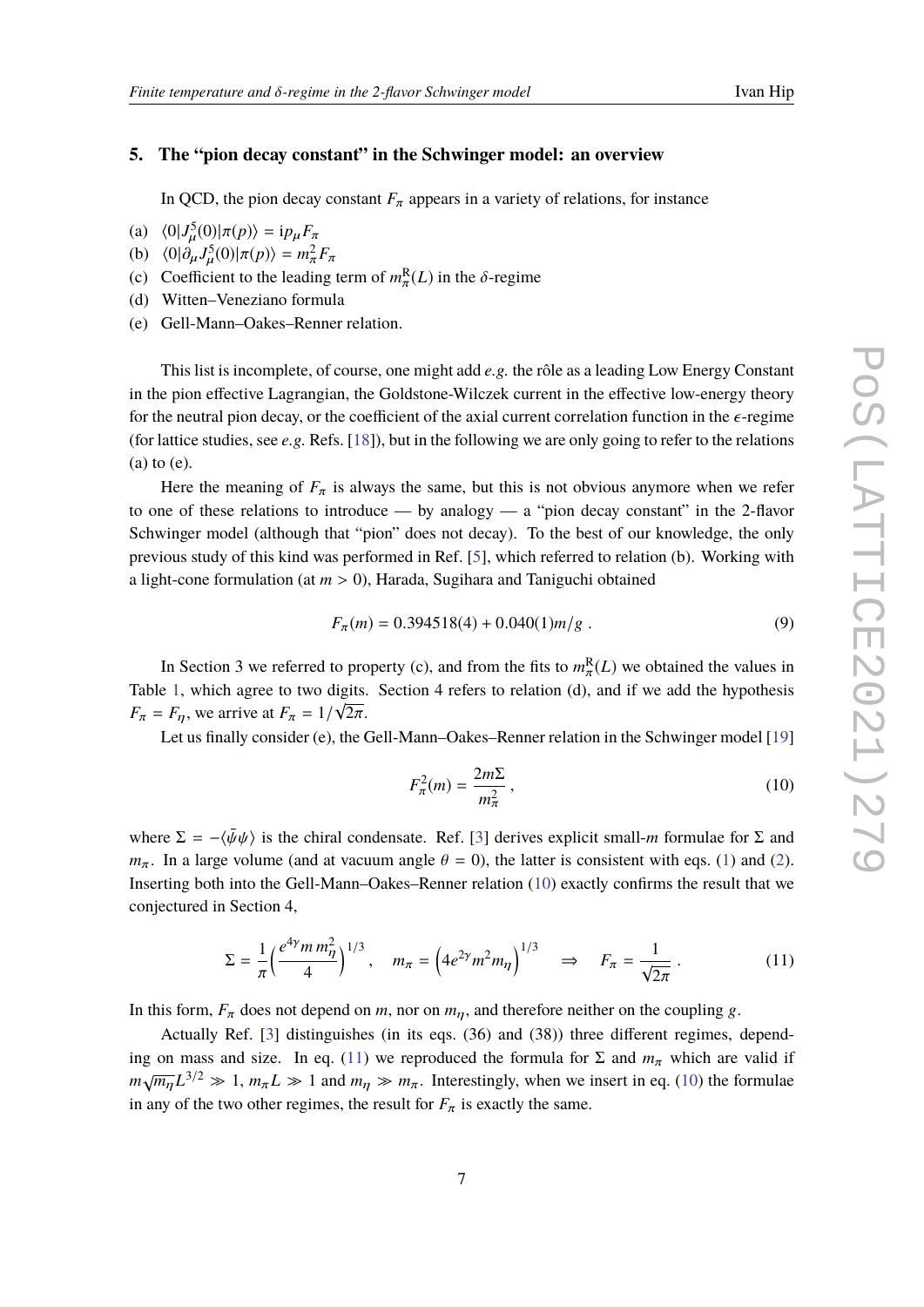We conclude that relations (b), (c), (d) and (e) all lead to values for the "pion decay constant" which are consistent with  $F_{\pi} = 1/\sqrt{2\pi}$ , which looks highly satisfactory.

We close with two open questions:

- The consideration in Section 4, which refers to property (d), suggests the relation  $F_{\pi} = F_{\eta}$  in the chiral limit. In fact, Ref. [\[14\]](#page-8-7) also predicts  $F_\eta = 1/\sqrt{2\pi}$  in the chiral limit of the 2-flavor<br>Sehvinger model, but its relation to E, remains to be understood. Schwinger model, but its relation to  $F_{\pi}$  remains to be understood.
- Relation (a) is often considered the standard way to define  $F_\pi$  in QCD. If we try to employ its analogue to define  $F_{\pi}$  in the Schwinger model, it seems to imply  $F_{\pi}(m = 0) = 0$ ,<sup>[3](#page-7-6)</sup> since the pions are sterile, *i.e.* free, if we are strictly in the chiral limit (this is how a contradiction with the Mermin-Wagner-Hohenberg-Coleman theorem is evaded [\[20\]](#page-8-13)). In light of the results presented here, also that aspect remains to be understood.

#### **Acknowledgments**

We thank Stephan Dürr and Christian Hoelbling for instructive comments. The code development and testing were performed at the cluster Isabella of the Zagreb University Computing Centre (SRCE). The production runs were carried out on the cluster of the Instituto de Ciencias Nucleares, UNAM. We thank Luciano Díaz González for assistance. This work was supported by the Faculty of Geotechnical Engineering (University of Zagreb, Croatia) through the project "Change of the Eigenvalue Distribution at the Temperature Transition" (2186-73-13-19-11), and by UNAM-DGAPA through PAPIIT project IG100219, "Exploración teórica y experimental del diagrama de fase de la cromodinámica cuántica".

## **References**

- <span id="page-7-0"></span>[1] J.S. Schwinger, *Gauge invariance and mass. 2.*, *Phys. Rev.* **128** [\(1962\) 2425.](https://doi.org/10.1103/PhysRev.128.2425)
- <span id="page-7-1"></span>[2] L.V. Belvedere, K.D. Rothe, B. Schroer and J.A. Swieca, *Generalized two-dimensional Abelian gauge theories and confinement*, *[Nucl. Phys. B](https://doi.org/10.1016/0550-3213(79)90594-7)* **153** (1979) 112.
- <span id="page-7-2"></span>[3] J. Hetrick, Y. Hosotani and S. Iso, *The massive multi-flavor Schwinger model*, *[Phys. Lett. B](https://doi.org/10.1016/0370-2693(95)00310-H)* **350** [\(1995\) 92](https://doi.org/10.1016/0370-2693(95)00310-H) [[hep-th/9502113](https://arxiv.org/abs/hep-th/9502113)].
- <span id="page-7-3"></span>[4] J. Hetrick, Y. Hosotani and S. Iso, *The interplay between mass, volume, vacuum angle and chiral condensate in N-flavor QED in two-dimensions*, *[Phys. Rev. D](https://doi.org/10.1103/PhysRevD.53.7255)* **53** (1996) 7255 [[hep-th/9510090](https://arxiv.org/abs/hep-th/9510090)].
- <span id="page-7-4"></span>[5] K. Harada, T. Sugihara, M. Taniguchi and M. Yahiro, *The massive Schwinger model with SU(2)*<sup>f</sup> *on the light cone*, *[Phys. Rev. D](https://doi.org/10.1103/PhysRevD.49.4226)* **49** (1994) 4226 [[hep-th/9309128](https://arxiv.org/abs/hep-th/9309128)].
- <span id="page-7-5"></span>[6] J. F. Nieto Castellanos, *The 2-flavor Schwinger model at finite temperature and in the delta-regime*, B.Sc. thesis, Universidad Nacional Autónoma de México, 2021.

<span id="page-7-6"></span><sup>3</sup>We thank Stephan Dürr for pointing this out to us.